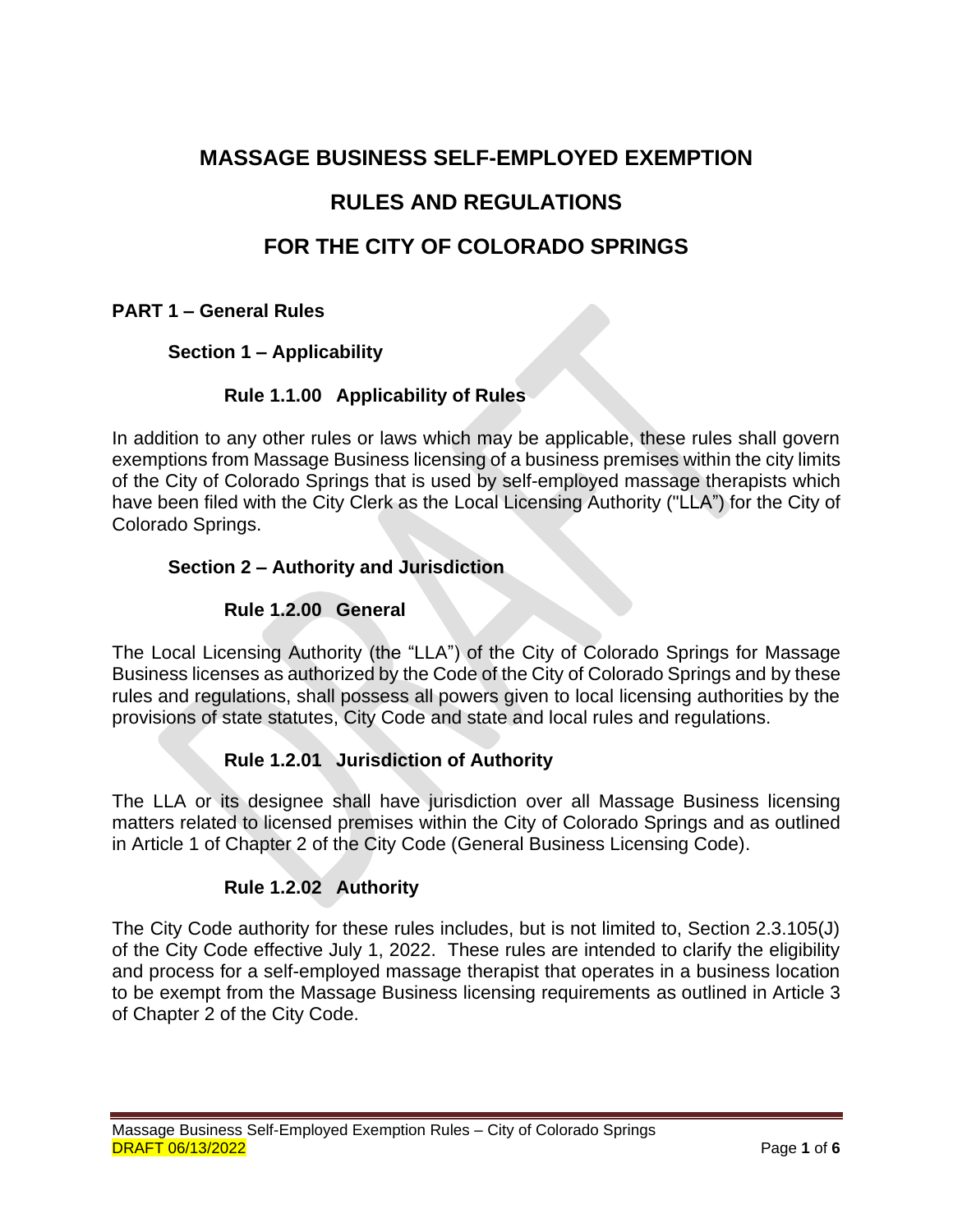### **Rule 1.2.03 Severability**

Each rule is independent of the others. If any portion of the rules is found to be invalid, the remaining portions of the rules shall remain in full force and effect.

#### **PART 2 – Exemption Review**

#### **Section 1 – Exemption Request and Forms**

#### **Rule 2.1.00 Definition**

Self-Employed: For the limited purposes of these Rules, a "self-employed" massage therapist means an individual massage therapist as defined in C.R.S. §12-235-104(5) that is licensed by the Colorado Department of Regulatory Agencies (DORA) and who practices independently as a solo practitioner in a business location. A self-employed solo practitioner may be organized as an independent company/firm which may include support personnel but does not include any other massage therapists.

#### **Rule 2.1.01 Exemption Request Forms and Fees**

Requests for a Massage Business Self-Employed Exemption shall be filed with the LLA on approved forms or via the City Clerk's online business licensing portal, together with all fees and documents required by City Code and these rules.

The following shall be filed:

A. The Massage Business Self-Employed Exemption review form, as provided by the City, which shall be filled out and completed in all material details, with applicable documentation as required. Incomplete forms shall be rejected. Applications requiring additional documentation will have a ten (10) calendar day period from date of notice for remedy, or the request may be deemed withdrawn.

B. The Exemption Review Fee, payable to the City of Colorado Springs, as established by separate City Council Resolution.

- 1. Review fees will not be refunded upon withdrawal of the request.
- 2. If the review results in the determination that a Massage Business license application is required (denial of exemption), the review fee paid shall be credited to the business license fee upon submittal of the complete required Massage Business license application. The credit is only applicable if the subsequent business license application is submitted within 30 days of notification of such determination, unless stayed by appeal.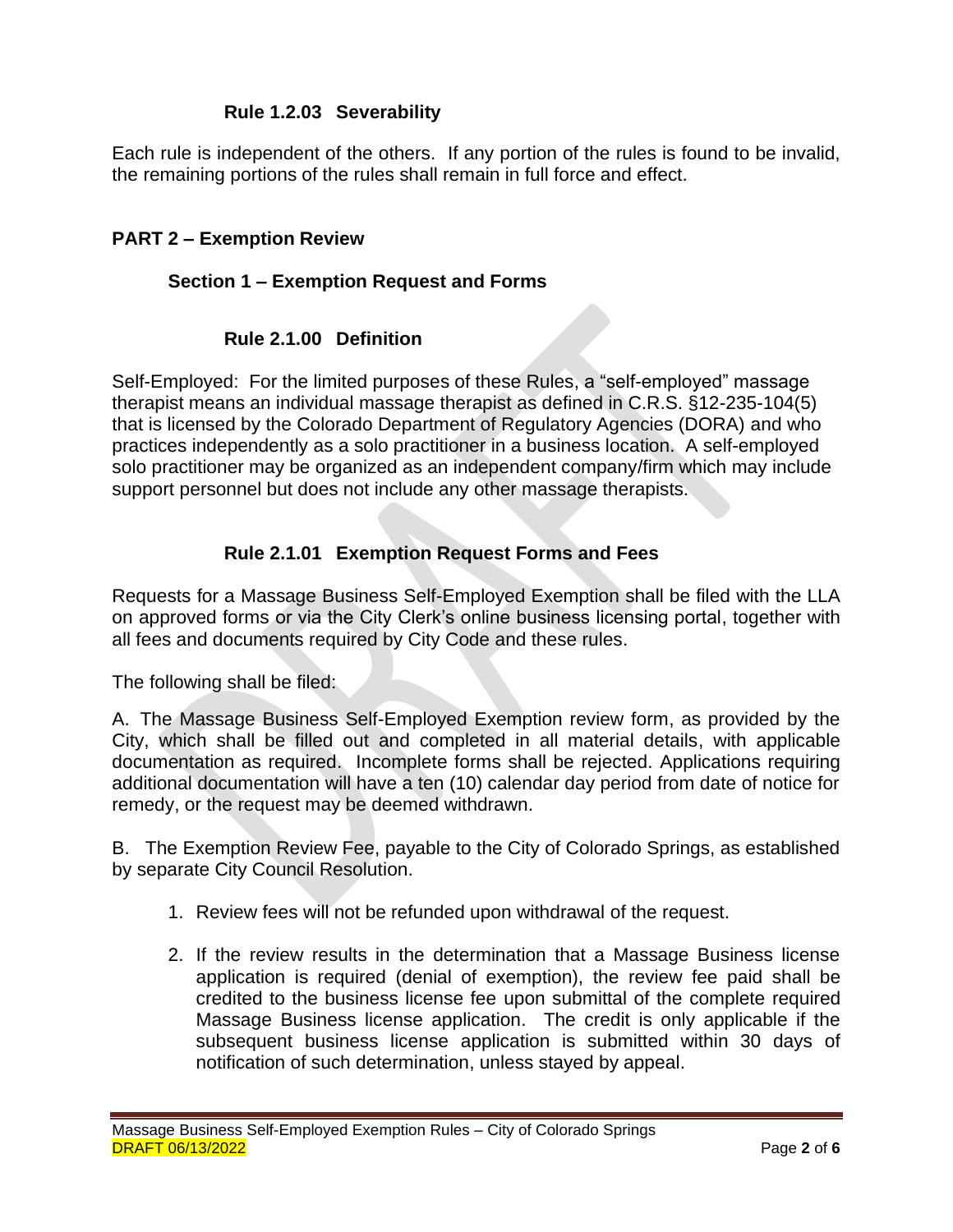C. Subsequent requests for change or alternate business location(s) shall be considered a new request requiring all associated fees and documentation.

### **Rule 2.1.02 Request Requirements for Massage Business Self-Employed Exemption**

A. Every request for a Massage Business self-employed exemption shall be legible and shall include but not be limited to the following:

1. The full name and any other names under which the self-employed massage therapist is or has been known;

2. The residence or mailing address, email address, and telephone number of the self-employed massage therapist;

3. The name under which the self-employed massage therapist intends to do business;

4. The full address of the business location for which the self-employed massage therapist intends to do business;

5. A statement/description of massage therapy services provided and reasons/qualifications for exemption from Massage Business License requirements for the identified business location/premises;

6. A copy of a current valid government issued ID for the self-employed massage therapist;

7. A copy of a current valid Massage Therapist License issued by the Colorado Department of Regulatory Agencies (DORA) for the self-employed massage therapist;

8. A copy of a valid possessory document (deed, lease, contract or other document) governing the terms and conditions of occupancy of the premises reflecting the ownership and right to possess the property for which the selfemployed massage therapist intends to do business;

9. If applicable, a copy of a current valid Certificate of Good Standing from the Colorado Secretary of State for the business name under which the self-employed massage therapist intends to do business;

10.An acknowledgment and affirmation of the self-employed massage therapist's understanding of the review requirements and providing a complete and accurate review request information;

11.An acknowledgment and affirmation of the self-employed massage therapist's understanding that any written exemption is valid only for as long as the self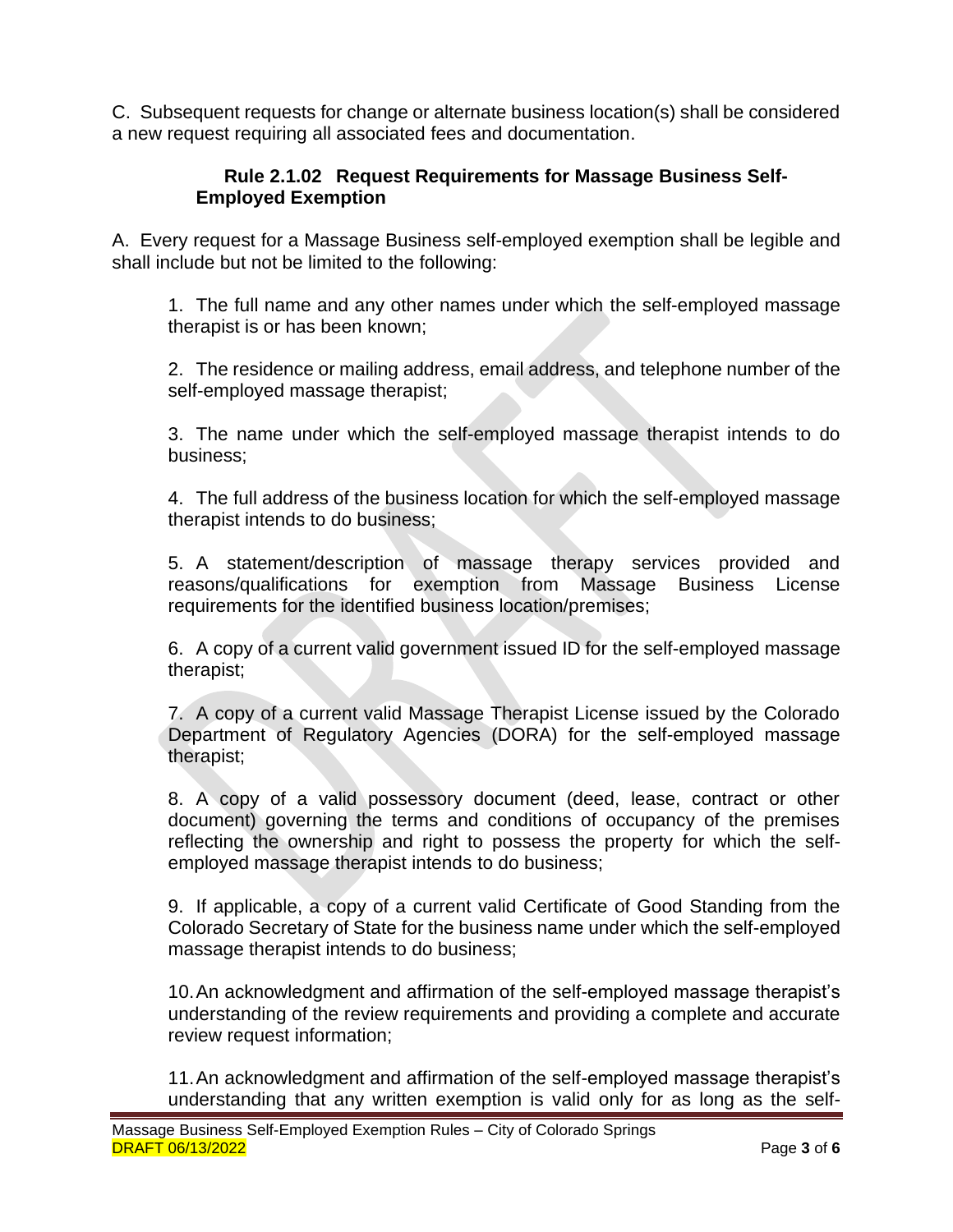employed massage business maintains the circumstances and business operations in the location identified in the exemption request;

B. Burden of Proof: The requesting self-employed massage therapist shall have the burden to establish that they have met all the requirements of the City Code and Rules, and any applicable state laws, governing the self-employed massage business by a preponderance of the evidence.

### **Section 2 – Exemption Qualifications, Review, and Findings**

### **Rule 2.2.00 Exemption Qualifications**

A. Considerations for exemption may include, but are not limited to, the following:

1. The self-employed Licensed Massage Therapist (LMT) does not operate under a business name.

2. If operating under a business name, the solo practitioner uses/lists the LMT's name or license number in each advertisement and each time the business name appears in writing.

3. If operating under a business name, the company organization is a sole proprietor, single owner LLC, or multi-owner LLC or partnership that has only one actual LMT providing services.

4. The self-employed LMT operates in a unique business location with sole and exclusive possession of the premises. This includes the business location being a separate suite space in a building/property that may or may not have other independent LMT(s) in their own space/unit.

5. The self-employed LMT operates in a business location co-located or shared by other independent solo practitioners:

- a. Includes the business location being utilized as a shared space in a building/property with other independent LMT(s) who may use the premises/shared space on a rotating or scheduled basis.
- b. Has no business relationship with other LMTs.
- c. Has no contractor/employee (1099) relationship with other massage businesses or LMTs in the business location.
- d. Has no booth rental arrangements with massage business in the business location.
- e. Has no employees.

B. If the self-employed LMT has a booth/contract arrangement, no exemption is required – the business that rents the booth space to the LMT needs a Massage Business License.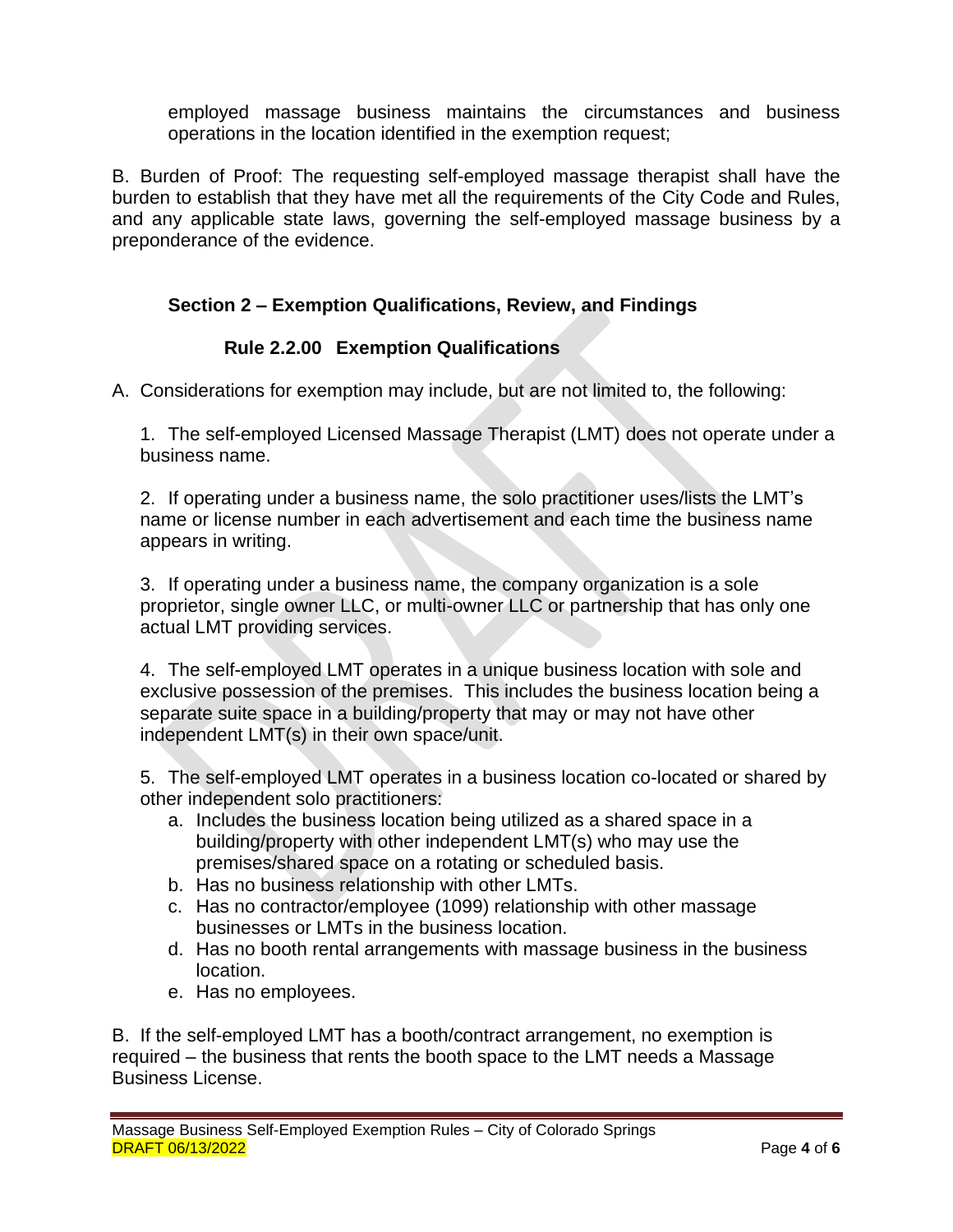- C. A change of circumstances or business location requires new review for applicable exemption.
- D. If circumstances change within one year of exemption decision where the business needs to be licensed, the exemption review fee may be credited to the license fee.
- E. A separate exemption review is required for each business location.

### **Rule 2.2.01 Exemption Review**

The LLA shall gather evidence as required by City Code and Rules. The review/investigation shall consider the following matters:

A. Whether it satisfactorily appears the applicant hold an active Massage Therapist license issued by the Colorado Department of Regulatory Agencies (DORA);

B. Whether it satisfactorily appears that the applicant is or will be entitled to possession of the premises for which application is made by ownership or lease, rental agreement, or other arrangement for possession of the premises;

C. Whether the applicant substantially qualifies for the requested Self-Employment Exemption;

D. Whether the applicant has submitted false applications, made willful misrepresentations and/or committed fraudulent acts.

### **Rule 2.2.02 Findings and Decision**

A. If the LLA finds the criteria in this part have been met, the exemption shall be approved and issued in writing (certificate of exemption). The written exemption (certificate) shall be valid only for as long as the self-employed business maintains the circumstances and business operations in the location identified in the exemption request.

B. If the LLA finds the criteria in this part has not been met, the request shall be denied with written notification pursuant to sections 3 and 4 pf this part.

C. If the exemption review results in a determination that a Massage Business license is required (denial of exemption), the review fee paid shall be credited to the business license fee upon submittal of the complete required Massage Business license application. The credit is only applicable if the subsequent application is submitted within 30 days of notification of such determination, unless stayed by appeal.